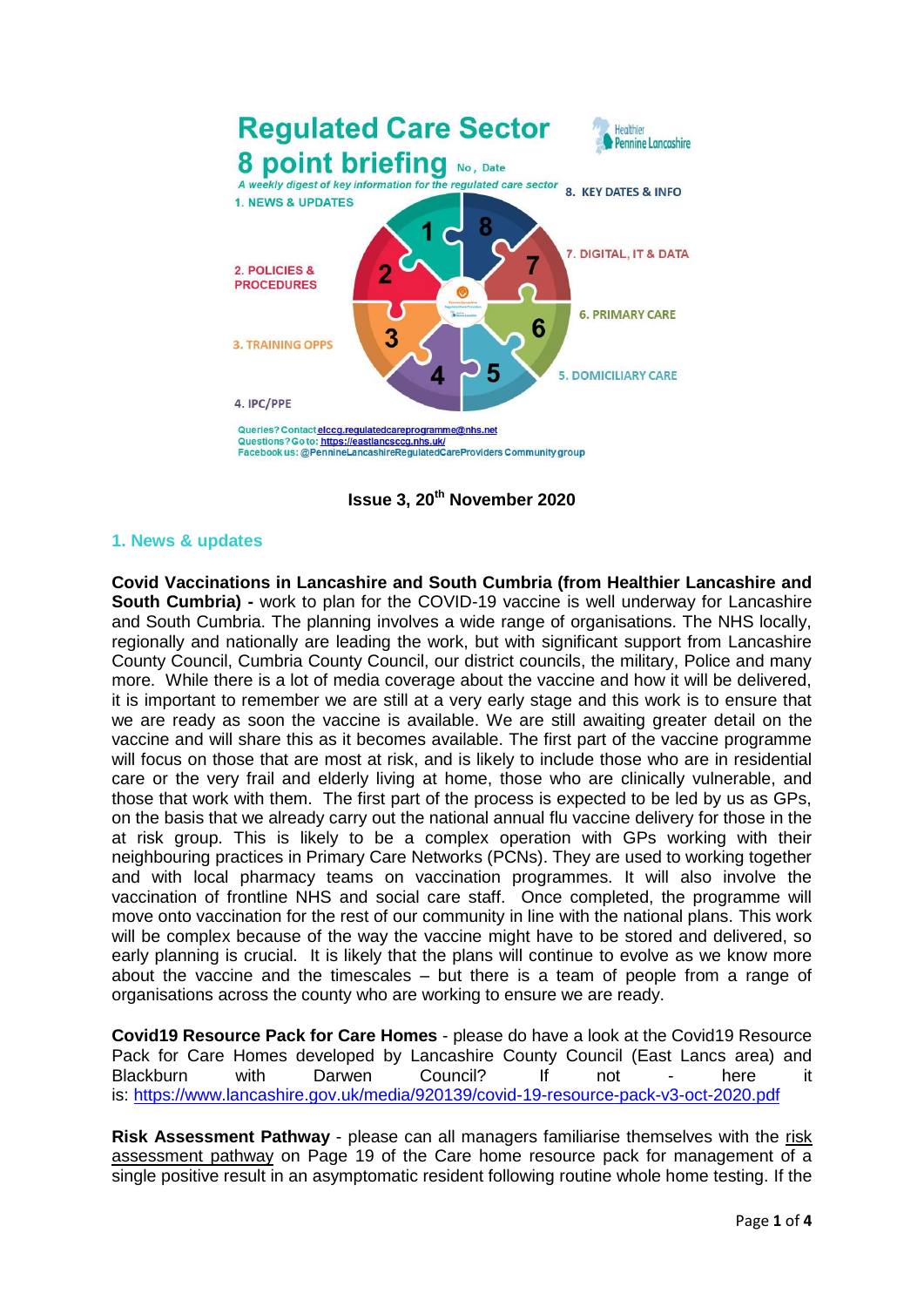home has only 1 single case in an asymptomatic resident and the answer is 'No' to the questions in the diagram below - they should seek LCC IPC advice [\(InfectionPrevention@lancashire.gov.uk\)](mailto:InfectionPrevention@lancashire.gov.uk) with a view to retesting the resident. The retest results and resident should then be discussed and risk assessed with LCC IPC before ending isolation.



## **2. Policies and procedures**

The latest version of the Covid19 resource pack for care homes (v3) is here: <https://www.lancashire.gov.uk/media/920139/covid-19-resource-pack-v3-oct-2020.pdf>

## **3. Training opportunities**

### **End of Life Care –**

Advance Care Planning – see guidance for Care Homes and Pennine Lancashire document

- SHADOW Tool see attached information
- SHADOW Training available via telemed laptop or own device
	- Tuesday and Thursday 2.00-3.00pm accessible from <https://meet.medio.link/webapp/> (**MUST BE ACCESSED VIA GOOGLE CHROME) Access code: 512005** No need to book, just dial in.

\*\*IMPORTANT \*\*Primary Care – Please complete **EPaCCs** template on EMIS for EoLC patients – for more information ; [https://www.gov.uk/government/publications/electronic](https://www.gov.uk/government/publications/electronic-palliative-care-co-ordination-systems-epaccs)[palliative-care-co-ordination-systems-epaccs](https://www.gov.uk/government/publications/electronic-palliative-care-co-ordination-systems-epaccs)

### **4. IPC/PPE**

Please follow the link to an updated (as of 4th November 2020) list of local contacts for care providers who are not on the PPE portal. Providers can get PPE through their local authority or local resilience forum[.https://www.gov.uk/guidance/personal-protective-equipment-ppe](https://www.gov.uk/guidance/personal-protective-equipment-ppe-local-contacts-for-care-providers?utm_source=7b0599ce-5951-49ad-aa64-8d33f4581bd8&utm_medium=email&utm_campaign=govuk-notifications&utm_content=daily)[local-contacts-for-care-providers?utm\\_source=7b0599ce-5951-49ad-aa64-](https://www.gov.uk/guidance/personal-protective-equipment-ppe-local-contacts-for-care-providers?utm_source=7b0599ce-5951-49ad-aa64-8d33f4581bd8&utm_medium=email&utm_campaign=govuk-notifications&utm_content=daily) [8d33f4581bd8&utm\\_medium=email&utm\\_campaign=govuk-notifications&utm\\_content=daily](https://www.gov.uk/guidance/personal-protective-equipment-ppe-local-contacts-for-care-providers?utm_source=7b0599ce-5951-49ad-aa64-8d33f4581bd8&utm_medium=email&utm_campaign=govuk-notifications&utm_content=daily)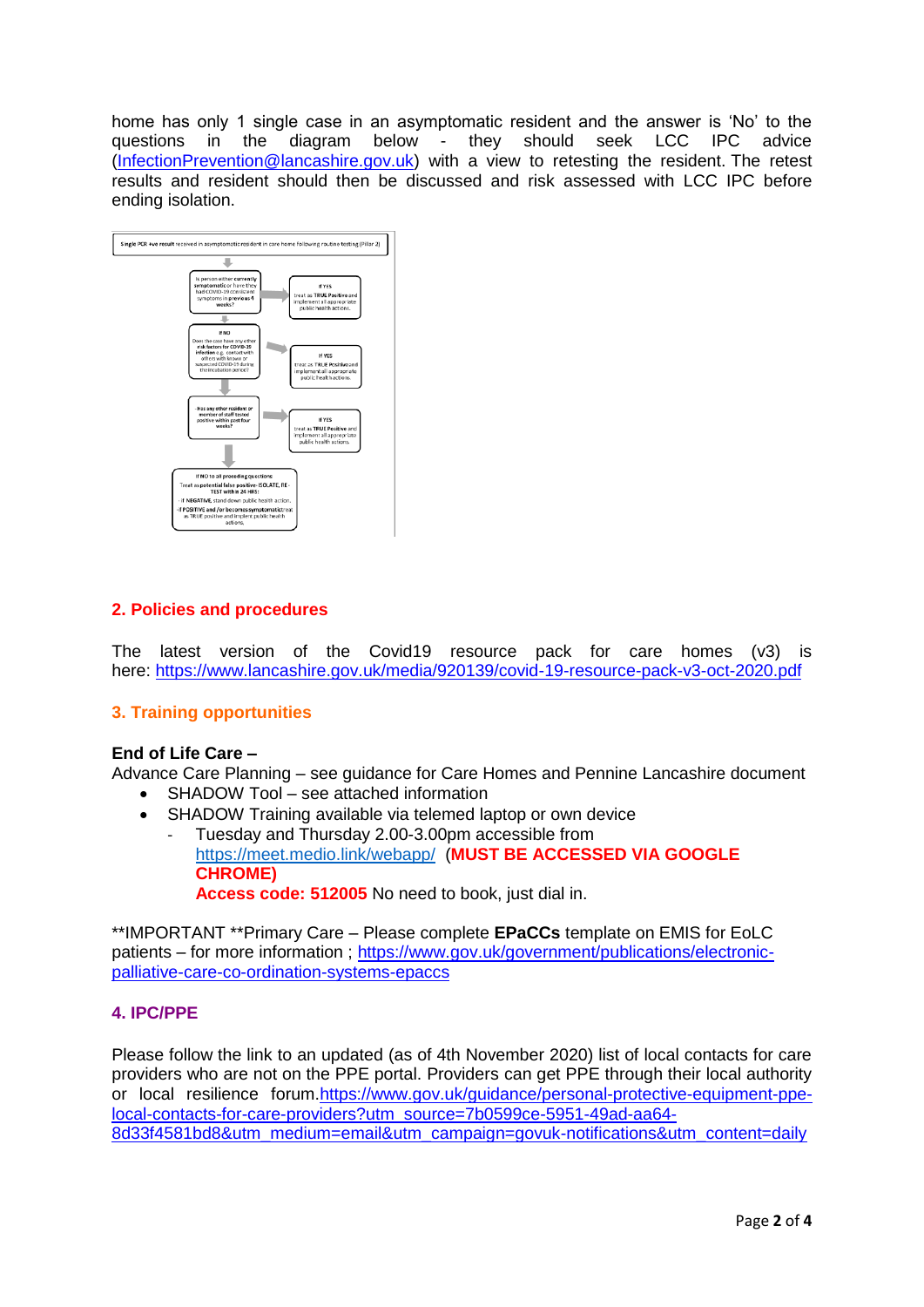Please also find the latest Government guidance on PPE as an illustrated guide for community and social care settings: [https://www.gov.uk/government/publications/personal](https://www.gov.uk/government/publications/personal-protective-equipment-ppe-illustrated-guide-for-community-and-social-care-settings)[protective-equipment-ppe-illustrated-guide-for-community-and-social-care-settings](https://www.gov.uk/government/publications/personal-protective-equipment-ppe-illustrated-guide-for-community-and-social-care-settings)

Please also find the CQC guidance to ensure that care settings are compliant with IPC: [https://www.cqc.org.uk/guidance-providers/residential-adult-social-care/infection](https://www.cqc.org.uk/guidance-providers/residential-adult-social-care/infection-prevention-control-care-homes)[prevention-control-care-homes](https://www.cqc.org.uk/guidance-providers/residential-adult-social-care/infection-prevention-control-care-homes)

# **5. Domiciliary Care**

- External link to LCC Covid 19 Site: [https://www.lancashire.gov.uk/practitioners/health-and-social-care/care](https://www.lancashire.gov.uk/practitioners/health-and-social-care/care-serviceprovider-engagement/coronavirus-covid-19-information-for-care-providers/)[serviceprovider-engagement/coronavirus-covid-19-information-for-care-providers/](https://www.lancashire.gov.uk/practitioners/health-and-social-care/care-serviceprovider-engagement/coronavirus-covid-19-information-for-care-providers/)
- External link to the LCC Covid 19 site, that is dom care specific: [https://www.lancashire.gov.uk/practitioners/health-and-social-care/care](https://www.lancashire.gov.uk/practitioners/health-and-social-care/care-serviceprovider-engagement/coronavirus-covid-19-information-for-care-providers/homecare/)[serviceprovider-engagement/coronavirus-covid-19-information-for-care](https://www.lancashire.gov.uk/practitioners/health-and-social-care/care-serviceprovider-engagement/coronavirus-covid-19-information-for-care-providers/homecare/)[providers/homecare/](https://www.lancashire.gov.uk/practitioners/health-and-social-care/care-serviceprovider-engagement/coronavirus-covid-19-information-for-care-providers/homecare/)
- External link to LCC Covid 19 webinar : [https://www.lancashire.gov.uk/practitioners/health-and-social-care/care](https://www.lancashire.gov.uk/practitioners/health-and-social-care/care-serviceprovider-engagement/coronavirus-covid-19-information-for-care-providers/localcommunications-to-providers-and-service-users/covid-19-provider-engagementwebinars/)[serviceprovider-engagement/coronavirus-covid-19-information-for-care](https://www.lancashire.gov.uk/practitioners/health-and-social-care/care-serviceprovider-engagement/coronavirus-covid-19-information-for-care-providers/localcommunications-to-providers-and-service-users/covid-19-provider-engagementwebinars/)[providers/localcommunications-to-providers-and-service-users/covid-19-provider](https://www.lancashire.gov.uk/practitioners/health-and-social-care/care-serviceprovider-engagement/coronavirus-covid-19-information-for-care-providers/localcommunications-to-providers-and-service-users/covid-19-provider-engagementwebinars/)[engagementwebinars/](https://www.lancashire.gov.uk/practitioners/health-and-social-care/care-serviceprovider-engagement/coronavirus-covid-19-information-for-care-providers/localcommunications-to-providers-and-service-users/covid-19-provider-engagementwebinars/)
- General/contractual queries re dom care services and Covid 19 can be sent through to: [contractmgmt.care@lancashire.gov.uk](mailto:contractmgmt.care@lancashire.gov.uk)

## **6. Primary Care**

For information, please check out the National guidance for post acute covid19 assessment clinics [https://www.england.nhs.uk/coronavirus/guidance-for-everyone/your-covid](https://www.england.nhs.uk/coronavirus/guidance-for-everyone/your-covid-recovery/)[recovery/](https://www.england.nhs.uk/coronavirus/guidance-for-everyone/your-covid-recovery/) and downloadable [here.](images/RegulatedCareSector/C0840_PostCOVID_assessment_clinic_guidance_6_November_2020.pdf)

Please see attached a briefing on the new virtual covid ward developmed by the GPs in Pennine Lancashire: [Virtual Covid Ward Stakeholder Briefing](images/RegulatedCareSector/Pennine_Lancashire_CVW_Stakeholder_Briefing_Final_Oct_20.docx)

## **7. Digital, IT and data**

- NHSmail Use it or loose it : NHS Mail **Use it - or loose it !**
- NHSmail FAQs: NHS Mail FAQs
- Data Security Protection Toolkit (DSPT): DSPT Communications

### **8. Key dates and information**

**Care Home Providers Forum** - 24th November: you will hopefully have received an invite to this but please join the forum via this [Provider Forum on MS teams](https://teams.microsoft.com/l/meetup-join/19%3ameeting_OWE0ZjdiNjUtNTRmZC00YzE2LWFhMjYtYjk2MGRhOTQ5NTEw%40thread.v2/0?context=%7b%22Tid%22%3a%2237c354b2-85b0-47f5-b222-07b48d774ee3%22%2c%22Oid%22%3a%226ae1fd49-b6bd-4e18-8c59-b3f5992aa6e2%22%7d) 

**East Lancashire Hospice – Cuppa and Covid** – support for caring professionals (see flyer)

**Families, carers and staff surveys** - Healthwatch BwD is keen to understand the views of families and carers as well as your views and experiences of working in a local residential care home since the start of the Covid-19 pandemic - both what has worked well and the challenges you have faced. Please share with staff and colleagues to let us know your thoughts through this short, anonymous survey. These are for East Lancashire as well as BwD care homes: